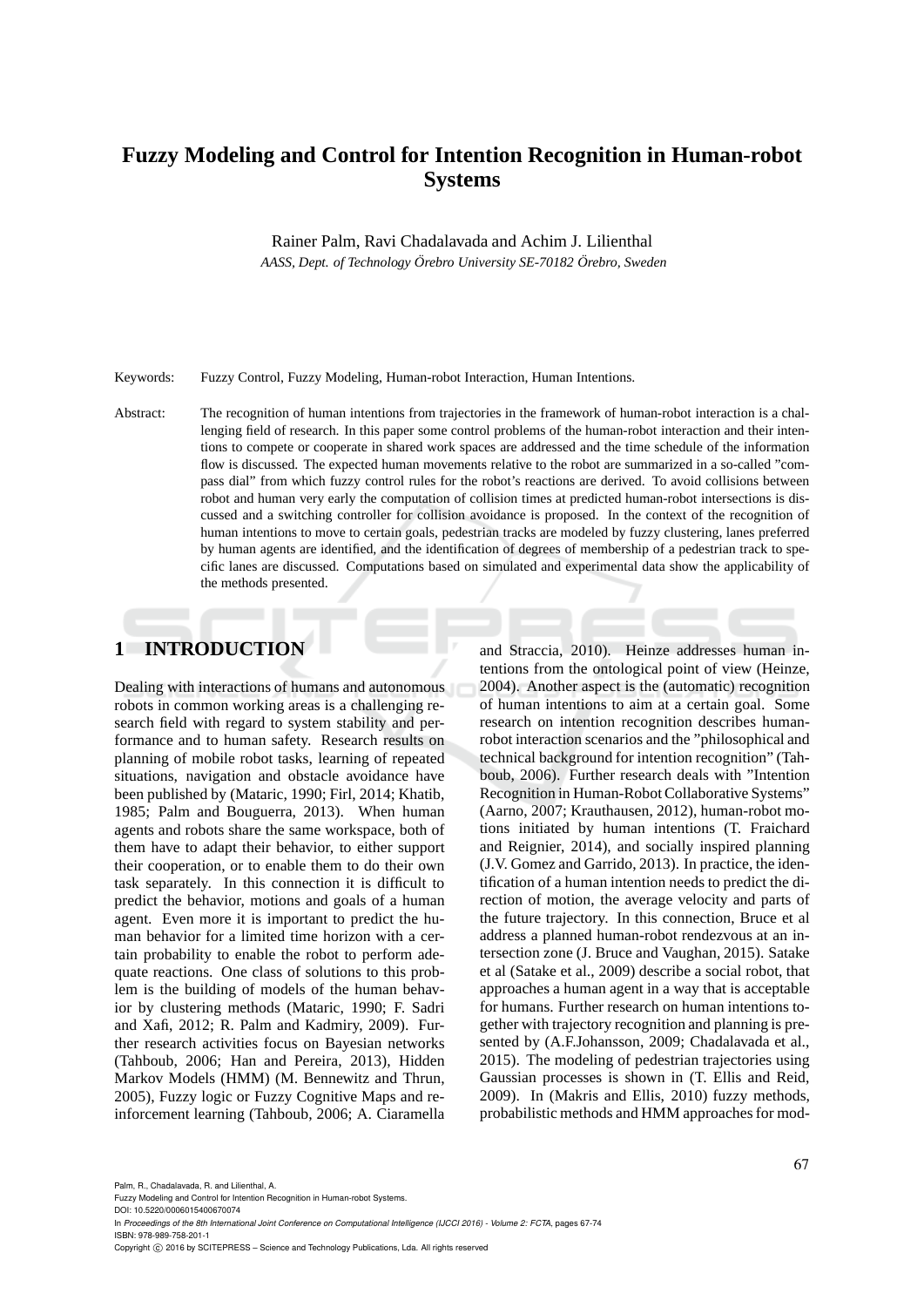eling of human trajectories are compared. In addition to the recent research mentioned above and as an extension of our work described in (R. Palm and Lilienthal, 2016), this paper concentrates on the recognition of human intentions to move along certain trajectories. The method is based on observations of early trajectory parts, plus a subsequent extrapolation. The here discussed control principles of interaction between human and robot mainly deal with trajectory planning and external sensor feedback on a higher level of the control hierarchy. Furthermore, the time schedule of the information flow and the kinematic relationship of a human-robot system in motion is considered. The observation of the human agent by the robot supplies motion data that are Kalman-filtered to cope with uncertainties and noise. This leads to an estimation of the velocity vector of the human relative to the robot which is depicted in a "compass dial". From this, a set of fuzzy rules is extracted that results in a possible reaction of the robot either to prevent a collision or enable a cooperation. Our case is somehow different from the usual case of avoidance of moving obstacles due to the uncertainty to predict human intentions. A special issue is the case of *unchanged directions* of a motion both of the human and the robot that should be distinguished from a common obstacle avoidance methods (Khatib, 1985). This is tackled by a switching robot controller that computes the time for possible collisions at the intersections. According to this knowledge the controller changes the robot's speed which helps to prevent collisions at intersection of the planned paths. Due to uncertainties in the observations and to measurement noise the intersection points are extended to *intersection areas* which must not be entered at the same time neither by the human nor by the robot. Since this operation comprises only the first part of the human motion the subsequent extrapolations are updated at each time step in order to avoid larger errors. Another essential issue is the identification of lanes from trajectories usually preferred by human agents in an open area or at a factory work floor. This is motivated by the need for an early reaction of the robot to the human's intention to walk, and to plan either a collision avoidance or a cooperation action. In this paper we concentrate on the fuzzy modeling of pedestrian tracks, the identification of lanes preferred by the human agents, and the identification of a membership of a pedestrian track (or parts of it) to a specific lane.

The paper is organized as follows. In Section 2 we address the interaction between human and robot from the control structure point of view and the time schedule of the information flow. Section 3 deals with the kinematic and geometric relations between human

and robot. A "compass dial" with the relative velocities and the corresponding fuzzy rules is presented in Sect. 4. Section 5 deals with avoidance strategies at intersections. Section 6 addresses the fuzzy modeling of sets (bundles) of pedestrian tracks and the identification of the membership of a single track to a certain lane. Section 7 presents results based on simulations and experimental data, and Sect. 8 ends with a discussion and conclusions.

# **2 INTERACTION BETWEEN HUMAN AND ROBOT**

In a shared working environment, human and robot are constituted by a common control system shown in Fig. 1. Both human and robot are driven by their individual goals (desired trajectories)  $x_{H_d}$  and  $x_{R_d}$ . Actions and reactions are represented by desired states  $x_{H_d}(t_i)$  and  $x_{R_d}(t_i)$ . From the interaction of the two agents we obtain observable states  $x_H(t_i)$  and  $x_R(t_i)$ .



Figure 1: Human-robot interaction, control scheme.

Intentions  $I_H$  and  $I_R$  are signals (e.g. information about parts of trajectories) transmitted to/observed by the other agent. The dynamic equations can formally be written as

$$
\dot{x}_H = f_H(x_H, u1_H, u2_H); \dot{x}_R = f_R(x_R, u1_R, u2_R)
$$
  
\n
$$
u1_H = g1_H(x_{H_d}, x_H); u1_R = g1_R(x_{R_d}, x_R)
$$
  
\n
$$
u2_H = g2_H(I_R, x_H); u2_R = g2_R(I_H, x_R)
$$
  
\n
$$
I_H = h_H(x_H, x_R, x_{H_d}); I_R = h_R(x_R, x_H, x_{R_d}) \quad (1)
$$

The 1-st two lines of (1) denote the individual dynamics of human and robot, where the next two lines denote the 'crosswise' influence of intention and reaction between human and robot. The functions in (1) are highly nonlinear hybrid functions with continuous and switching attributes. A good example for modeling human-robot dynamics can be found in (P. Leica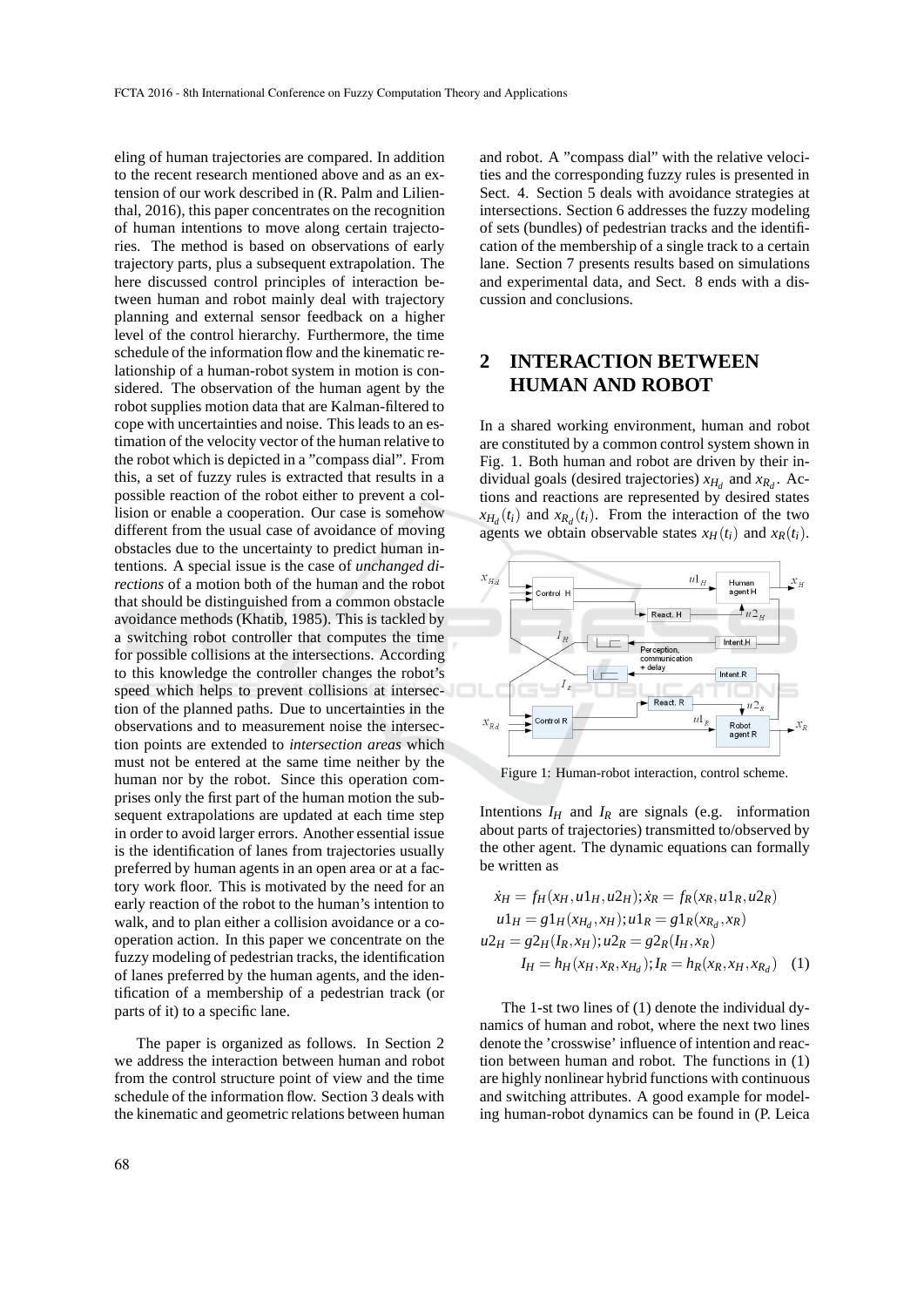and Carelli, 2015). Recall here that the control problems discussed here deal with the higher control level of external sensory and trajectory generation. Furthermore the feasibility of the desired trajectory  $x_{R_d}$ and its possible variations should be guaranteed because of the nonholonomic kinematics of the robot. In our case, intentions are functions of desired and actual states. The robot controllers  $g1_R$  and  $g2_R$  can be designed based on the knowledge about the system dynamics (R.-E.Precup and Preitl, 2009) whereas the human controllers  $g1_H$  and  $g2_H$ , which have been introduced due to formal reasons, cannot be designed in the same way. The same is true for the formal description  $f$ *H* of the human behavior which is usually only a rough approximation of the reality. Since a modeling especially of the human's behavior is quite difficult, the modeling of both the robot and the human by TS fuzzy models from motion data is worth mentioning. In this case each of the nonlinear functions of (1) split up into *n* local functions like

$$
f_H = \sum_{i=1}^n w_i(x_H) \cdot f_{H_i}(x_H, u1_H, u2_H)
$$
  
\n
$$
f_R = \sum_{i=1}^n w_i(x_R) \cdot f_{R_i}(x_R, u1_R, u2_R)
$$
\n(2)

where  $w_i$  are membership functions. Let furthermore the robot controllers  $u1_R$ ,  $u2_R$  either be designed as weighted combinations of local controllers

$$
u1_R = \sum_{i=1}^n w_i(x_R) \cdot g1_{R_i}(x_{R_d}, x_R)
$$
(3)  

$$
u2_R = \sum_{i=1}^n w_i(x_R) \cdot g2_{R_i}(I_H, x_R)
$$

or as Mamdani expert rules formulated in Sect. 4. On the other hand, human controllers  $u1_H$ ,  $u2_H$  are also expressed as Mamdani expert rules which are the counterparts of the robot expert rules. A switching robot controller for collision avoidance is presented in Sec. 5. An intention may become observable in an early part of the human trajectory  $x_H(t_k|k=1...m)$ where *m* is the time horizon on the basis of which the robot should recognize the human's intention to move. This information is sent to the robot with a delay  $T_{dH}$ . After that the robot starts its intention recognition and starts to plan/compute a corresponding reaction  $x_{R_d}(t_i)$ . The intention to react is realized as a part of the trajectory of the robot  $x_R(t_k|k = j...n)$ where  $(n - j)$  is the corresponding time horizon on the basis of which the human tries to recognize the robot's intention to move. Then this intention is transmitted to the human.

The sampling time of the whole process is *Ttot* . Robot and human can control the mutual cooperation only if *Ttot* meets certain requirements regarding the time constants of the system. There are two time constants involved, the time constant  $\tau_H$  of the human and the time constant  $\tau_R$  of the robot. Let the total process time constant be the sum of the two

$$
\tau_{tot} = \tau_H + \tau_R \tag{4}
$$

A rule of the thumb says that the sample time *Ttot* should be 5...30 times shorter than the largest time constant of the process ((Ed.), 1995).

# **3 KINEMATIC RELATIONS OF HUMAN AGENTS AND MOBILE ROBOTS IN A COMMON WORKSPACE**

The analysis of the mutual observations between human and robot requires the formulation of relative positions/orientations and velocities in the local coordinate systems  $C_H$  (human) and  $C_R$  (robot) and the global coordinate system *C<sup>B</sup>* (basis). First, let us assume a sufficient knowledge of the positions/orientations of robot and human both in their local systems  $C_H$ ,  $C_R$  and in the basis system  $C_B$ . The relation between two coordinate systems *C<sup>A</sup>* and *C<sup>B</sup>* is then defined by the transformation Figure 2 shows the kinematic relations between the coordinate systems  $C_R$ ,  $C_H$ , and  $C_B$ :  $T_{HB}$  between human and basis,  $T_{RB}$  between robot and basis,  $T_{HR}$  between human and robot. The orientation, of human and robot are chosen so that the *y* axis is pointing in the direction of motion. Next an additional coordinate system  $C_{\tilde{H}}$ is defined whose *y*-axis points from the center of *C<sup>H</sup>* to the center of  $C_R$ . This coordinate system is necessary for the formulation of the *heading angle* from human to robot. The distance between  $C_H$  (and  $C_{\tilde{H}}$ ) and  $C_R$  is denoted by  $d_{HR}$ . In the following we assume parts of the *intended* trajectory  $\mathbf{x}_{HR}(t_i)$  of the human to be measurable by the robot from which the velocity



Figure 2: Transformations between frames.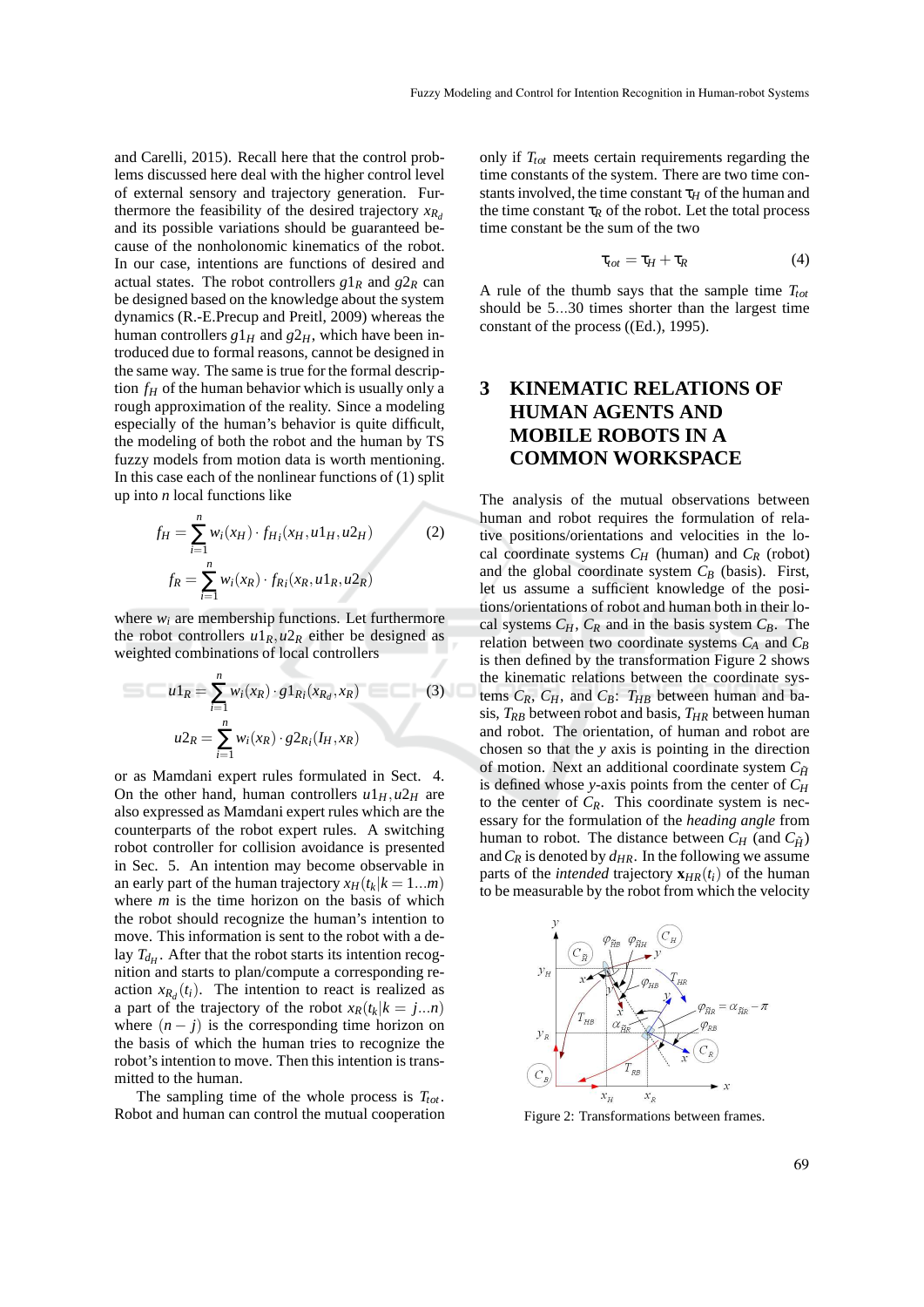$\dot{\mathbf{x}}_{HR}(t_i)$ , the orientation angle  $\phi_{HR}(t_i)$  and the transformation matrix  $T_{HR}(t_i)$  can be estimated. Since the robot is assumed to know its own trajectory  $\mathbf{x}_{RB}(t_i)$ and the transformation matrix  $T_{RB}(t_i)$  we can compute the transformation matrix:  $T_{HB}(t_i) = T_{RB}(t_i) \cdot T_{HR}(t_i)$ . Then we measure the distance *dHR* between *C<sup>H</sup>* and  $C_R$ , and the *relative angle*  $\alpha_{\tilde{H}R}$  between the line  $C_H$  $-C_R$  and the *y*-axis of  $C_R$ . Finally we compute the *heading angle*  $\phi_{\tilde{H}H} = \pi - (\alpha_{\tilde{H}R} + \phi_H R)$  between  $C_{\tilde{H}}$ and *C<sup>H</sup>* which is necessary for the qualitative relation between human and robot. Now we have all information to formulate a set of qualitative fuzzy rules for human-robot interactions.

# **4 FUZZY RULES FOR HUMAN-ROBOT INTERACTIONS**

In the center of  $C_{\tilde{H}}$  a so-called compass dial is introduced that expresses the qualitative relationship of the human intentions seen from the robot. These comprise 8 human motions relative to the robot: 'APP=approach', 'AVR=avoid right', 'MOR=move right', 'RER=recede right', 'REC=recede', 'REL=recede left', 'MOL=move left', 'AVL=avoid left'.



Figure 3: Compass dial for human actions.

To identify the trajectory of the human relative to the robot it is enough to know the heading angle  $\phi_{\tilde{H}H}$ and the relative velocity  $\Delta \mathbf{v} = |\dot{\mathbf{x}}_{HB} - \dot{\mathbf{x}}_{RB}| = |\dot{\mathbf{x}}_{HR}|.$ Since ∆**v** is an invariant it becomes clear that it can be computed in each arbitrary coordinate system. Ones the heading angle  $\phi_{\tilde{H}H}$  is computed one can determine a qualitative relation between human and robot according to the compass dial in Fig. 3. A fuzzy label is attached to each motion direction of the human agent. A crisp heading angle  $\phi_{\tilde{H}H}$  is fuzzified with re-



spect to the corresponding fuzzy sets for 'approach', 'avoid right' etc (see Fig. 4). From  $\alpha_{\tilde{H}R}$ ,  $\phi_{\tilde{H}H}$ ,  $\Delta v$  and the distances  $|\Delta \mathbf{x}| = |\mathbf{x}_{HR}|$  the response of the robot to the human's intention is computed in an early state of the human action. However, because of the uncertain nature of the data (system/measurement noise) one obtains estimates of positions and velocities by an appropriate Kalman filter. Noise on velocity and measurement are filtered out leading to a smooth trajectory (or part of trajectory) from which the velocity vector is estimated. The variables to be processed are  $\alpha_{\tilde{H}R}$ ,  $\phi_{\tilde{H}H}$ , the distance  $|\Delta \mathbf{x}| = |\mathbf{x}_{HR}|$ , and the relative velocities  $|\Delta$ **v**. For  $|\mathbf{x}_{HR}|$  and  $|\Delta$ **v** fuzzy sets 'Small', 'Medium', and 'Large' of Gaussian type are defined and appropriate fuzzy rules are formulated

$$
IF \quad \alpha_{\tilde{H}R} = A_i \quad \phi_{\tilde{H}H} = P_i \quad AND
$$
\n
$$
|\Delta \mathbf{x}| = DX_i \quad AND \quad |\Delta \mathbf{v}| = DV_i \tag{5}
$$
\n
$$
THEN \quad ACT_{rob}
$$
\n
$$
ACT_{rob} : \quad \phi_{HR_{rob}} = PH_i \quad AND \quad |\mathbf{v}|_{rob} = VR_i
$$

*i* - rule number

 $\alpha_{\tilde{H}R}$  - relative angle between  $C_{\tilde{H}}$  and  $C_R$  $A_i$  - fuzzy set for the relative angle  $\phi_{\tilde{H}H}$  - heading angle between  $C_{\tilde{H}}$  and  $C_H$ *P<sup>i</sup>* - fuzzy set for the heading angle  $|\Delta \mathbf{x}|$  - distance between  $C_H$  and  $C_R$  $DX_i$  - fuzzy set for the distance  $|\Delta$ **v**| - relative velocity between  $C_H$  and  $C_R$  $DV_i$  - fuzzy set for the relative velocity φ*HRrob* - steering angle of robot *PH<sup>i</sup>* - fuzzy set for the steering angle  $|\mathbf{v}|_{rob}$  - desired velocity of the vehicle  $VR<sub>i</sub>$  - fuzzy set for the desired velocity However, not every combination makes sense. There-

fore "pruning" of the set of rules and intelligent hierarchization can solve this problem. A simple set of rules for  $\alpha_{\tilde{H}R} > 0$  to avoid a collision between human and robot contains only the heading angle  $\phi_{\tilde{H}H}$  and the steering angle φ*HRrob* like:

$$
IF \quad \phi_{\tilde{H}H} = APP \quad THEN \quad \phi_{HR_{rob}} = TR \qquad (6)
$$

where *T R*=turn right, *T L*=turn left, *MS*=move straight ahead, *MSSD*=move straight ahead/slow down.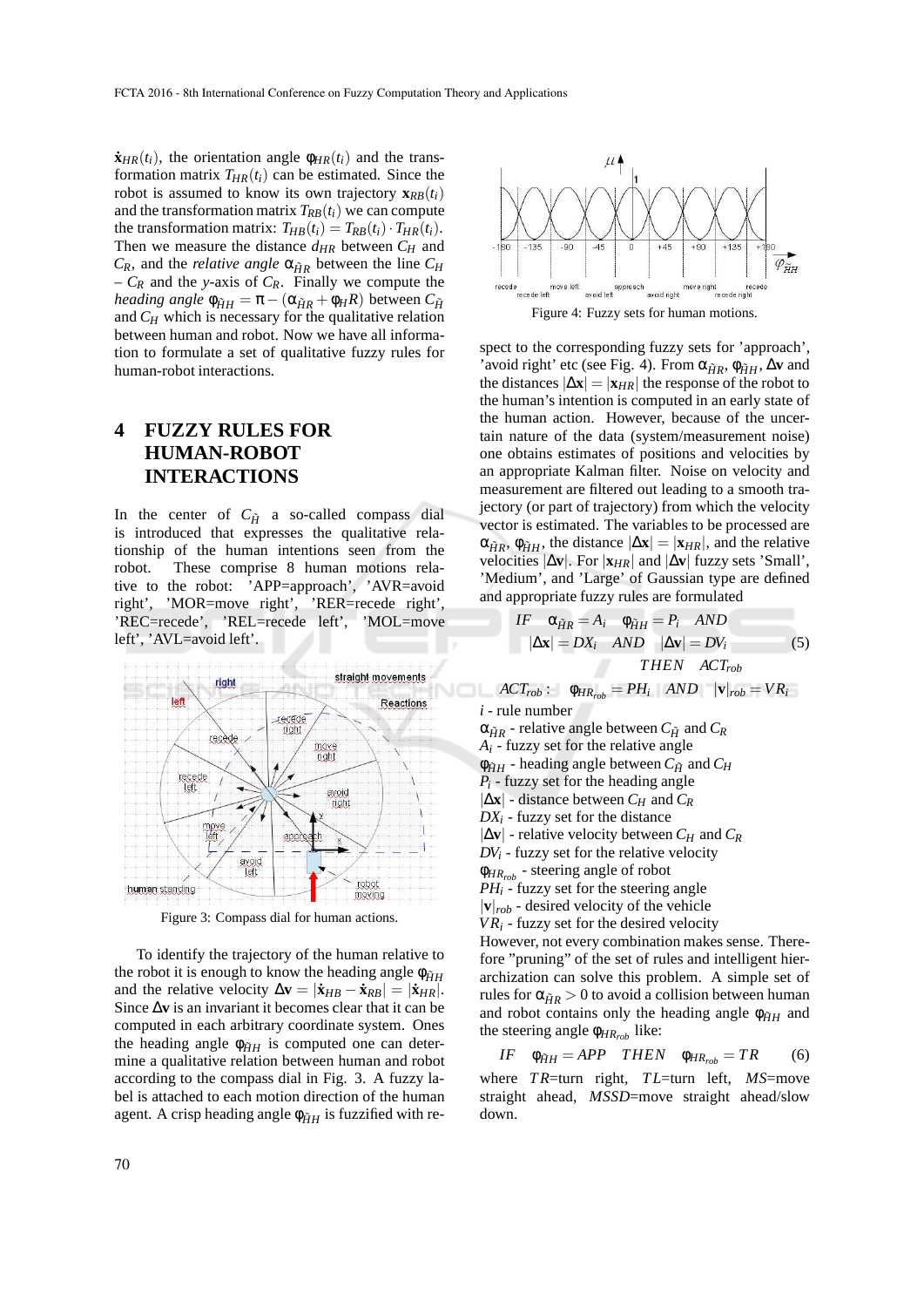## **5 SWITCHING CONTROLLER FOR COLLISION AVOIDANCE**

#### **5.1 Early Observation of Trajectories**

From measured robot/human positions taken at an early point in time Kalman filtered sequences of robot and human positions  $\mathbf{x}_{RB}(t_i)$  and  $\mathbf{x}_{HR}(t_i)$  are gained from which the velocities  $\mathbf{v}_H$  and  $\mathbf{v}_R$  are estimated. Then the distance  $d_{HR}$  between  $C_H$  and  $C_R$  and the relative angle  $\alpha_{\tilde{H}R}$  are measured and the angle  $\phi_{HR}$ computed.

Despite of existent traffic rules a collision between human agent and robot may occur especially in the cases *AVR*,*MOR*,*RER* or *AVL*,*MOL*,*REL* of the compass dial. Therefore at a certain distance the robot controller switches from the 'normal mode' to a 'prediction mode' to compute an 'area of intersection' and the time to reach it. After having reached this area the controller switches back to the 'normal mode' keeping its latest velocity constant.

#### **5.2 Uncertainty in Measurements**

Uncertainties in measurements and unexpected changes in directions and velocities lead to deviations in the calculations of possible crossing points. From simulations and experiments circular areas of possible collisions can be designed. Figure 5 shows the relations for the "1 human - 1 robot" case. Let *P<sup>H</sup>* be the crossing point of human and robot and  $\alpha$  the angle of uncertainty for both human and robot at a specific time  $t_i$ . A circle with the radius  $r_1 = D_1 \cdot \sin \alpha/2$ describes the uncertainty area  $A_H$  of the human to be avoided by the robot. On the other hand, the robot has its own circular uncertainty area  $A_R$  that should not overlap with *AH*. Let the distance between robot and crossing point be ∆*D* then the radius of *A<sup>R</sup>* is  $r_2 = (D_1 - \Delta D) \cdot \sin \alpha/2$ . From the requirement  $A_H \cap A_R = \emptyset$  we obtain  $\Delta D \ge r_1 + r_2$ . For  $\Delta D = r_1 + r_2$ 



Figure 5: Crossing areas.

we obtain

$$
r_2 = \frac{\sin \alpha/2}{(1 + \sin \alpha/2)} (D_2 - r_1)
$$
 (7)

and finally the velocity  $v_r$  for the robot to reach the distance point  $P_R$  in the time  $t_{HR}$  that the human would need to get to  $P_H$  (see (8 a))

$$
a: \quad v_{Ropt} = \frac{(D_2 - r_1)}{t_{HR}} \cdot \frac{1}{(1 + \sin \alpha/2)}
$$
\n
$$
b: \quad v_{Ropt} = \frac{(D_2 + r_1)}{t_{HR}} \cdot \frac{1}{(1 - \sin \alpha/2)}
$$
\n
$$
(8)
$$

(8 a) is valid for the case when the human passes the crossing point before the robot. To be on the safe side one should require  $v_R \le v_{Ropt}$ . For the case when the human passes the crossing point after the robot we get (8 b)

with  $v_r \ge v_{Root}$ .

# **6 INTENTION RECOGNITION BASED ON LEARNING OF PEDESTRIAN LANES**

#### **6.1 Fuzzy Modeling of Lanes**

A good option to identify/recognize human intention to aim at a specific goal is to learn from experience. The framework of "programming by demonstration" focusses on the recognition of human grasp pattern by fuzzy time clustering and modeling (R. Palm and Kadmiry, 2009). Likewise for the intention recognition it is a matter of pattern recognition, when a model is used that has been built on the basis of recorded pedestrian trajectories. For this purpose we used the "Edinburgh Informatics Forum Pedestrian Database" which consists of a large set of walking trajectories that has been measured over a period of months (edi, 2010) (see Fig. 6). The idea is to identify lanes that people normally use in a specific working area. In our case the models are built by fuzzy time clustering as follows:

1. From the whole set of data select 12 trajectories and divide them into 3 "bundels".

2. Make a clustering of each trajectory separately with  $c = 10$  time clusters  $C_{i,k,l} \in \mathbb{R}^2$ 

*k*-number of set; *l*-number of trajectory in the set; *i* number of time cluster

3. Compute the mean values of the time clusters in each set:  $C_{k,i} = 1/m_k \cdot \sum_{l=1}^{m_k} C_{i,k,l}$ 

 $m_k$  - number of trajectories in set *k*.  $C_{i,k} = (c_x, c_y)_{i,k,i}^T$ are the *x*,*y* coordinates of the *i*-th cluster centers in the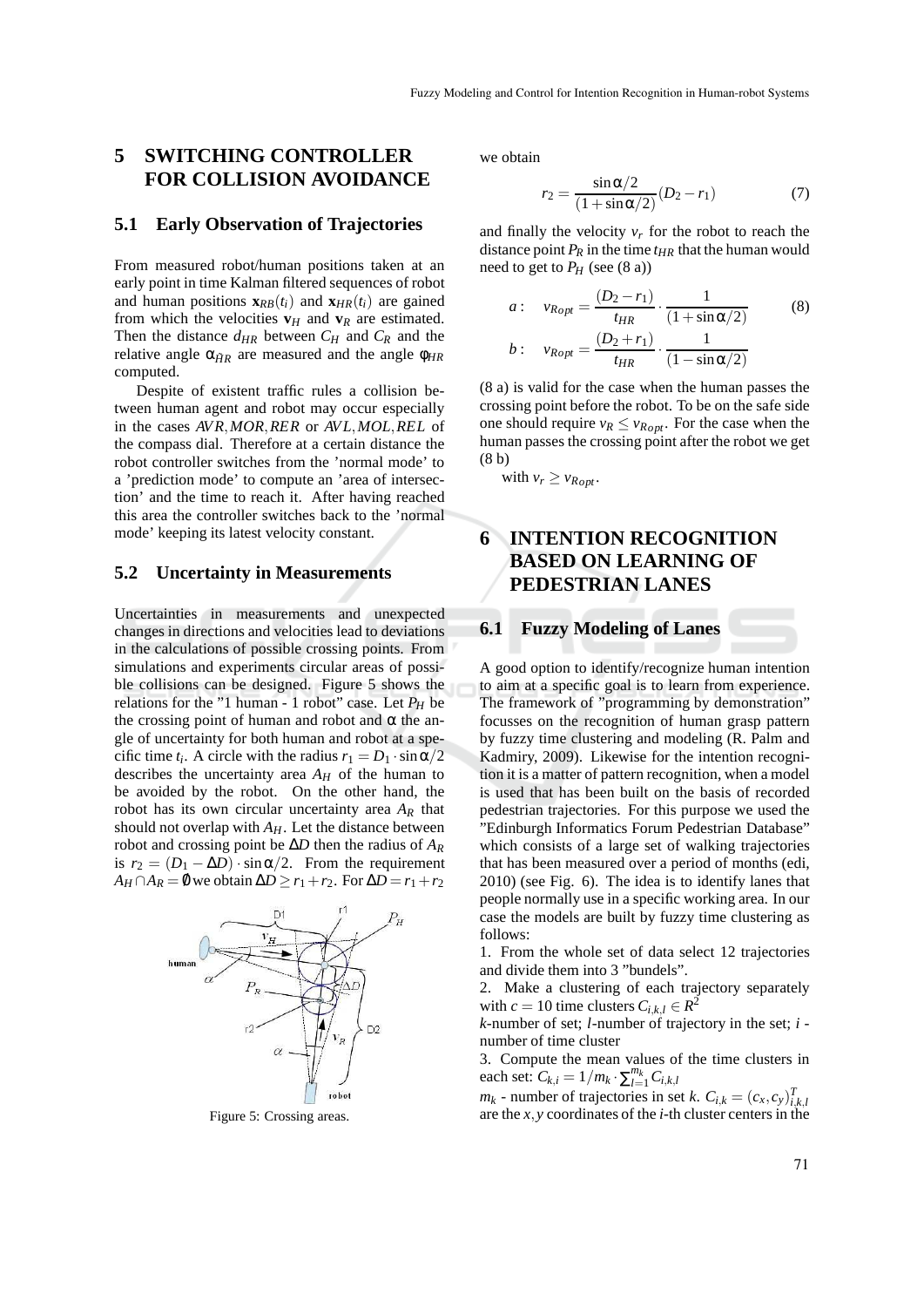*k*-th set. The connections of  $C_{i,k}$   $i = 1...c$  represent finally the lanes  $k = 1...3$ . Fig.7 shows the results for all 3 sets.



Figure 6: Edinburgh pedestrian data.



Figure 7: Lanes 1...3, average trajectories.

### **6.2 Recognition of Intentions to Follow Certain Lanes**

In order to recognize the intention of a human agent to aim at a certain goal, the membership of his trajectory (or part of it) to one of the lanes is to be computed. The membership of a point  $\mathbf{x} = (x, y)^T$  to a cluster center  $C_{i,k}$  is here defined by

$$
w_{i,k} = \frac{1}{\sum_{j=1}^{c} \left(\frac{d_{i,k}}{d_{j,k}}\right)^{\frac{2}{m_{proj}-1}}}
$$
(9)

where  $d_{i,k} = (\mathbf{x} - \mathbf{x}_{i,k})^T (\mathbf{x} - \mathbf{x}_{i,k}), \mathbf{x}_{i,k} - i$ -th cluster center in the *k*-th lane,  $m_{proj} > 1$  - fuzziness parameter (Runkler and Palm, 1996). The algorithm works as follows:

1. Compute the closest distances  $d_{i_{min},k} = min_j(|\mathbf{x} - \mathbf{z}|)$  $\mathbf{x}_{i,k}$ ) to the cluster centers  $C_{i,k}$  ( $j = 1...c, k = 1...m_k$ ) 2. Compare the membership functions  $w_{i_{min},k}$  and select the lane with the highest membership:  $(w_{i_{min},k})_{max} = max(w_{i_{min},k}), k = 1...m_k$  or

 $k_{max} = argmax(w_{i_{min},k}).$ 

However, only one data point is obviously not sufficient for intention recognition. Therefore moving averages  $(\bar{w}_{i_{min},k})_{max}$  over a predefined number of time steps *n* are computed

$$
(\bar{w}_{i_{min},k})_{max}(t_j) = \frac{1}{n} \sum_{i=0}^{n-1} (w_{i_{min},k})_{max}(t_j - i)
$$
 (10)

With this the influence of noise is further reduced and the degree of membership of a human trajectory to a particular lane is reliably identified.

### **7 SIMULATION RESULTS**

#### **7.1 Collision Avoidance at Intersections**

In the 1st simulation the "1 human - 1 robot" case is considered where the estimations of the crossing points are made during motion. This experiment is a combination of real human walking data from the Edinburgh Data and a simulated robot. At each time point the crossing points of the two tangents along the velocity vectors are computed and the robot velocity will be adjusted according to eq.(8 a). Figure 8 shows the plot before the crossing point and Fig. 9 shows the time schedule before and after the crossing point. In the case of stationarity the velocity is limited at a



Figure 8: Motion before crossing, case 1.



Figure 9: Time schedule before and after crossing, case 1.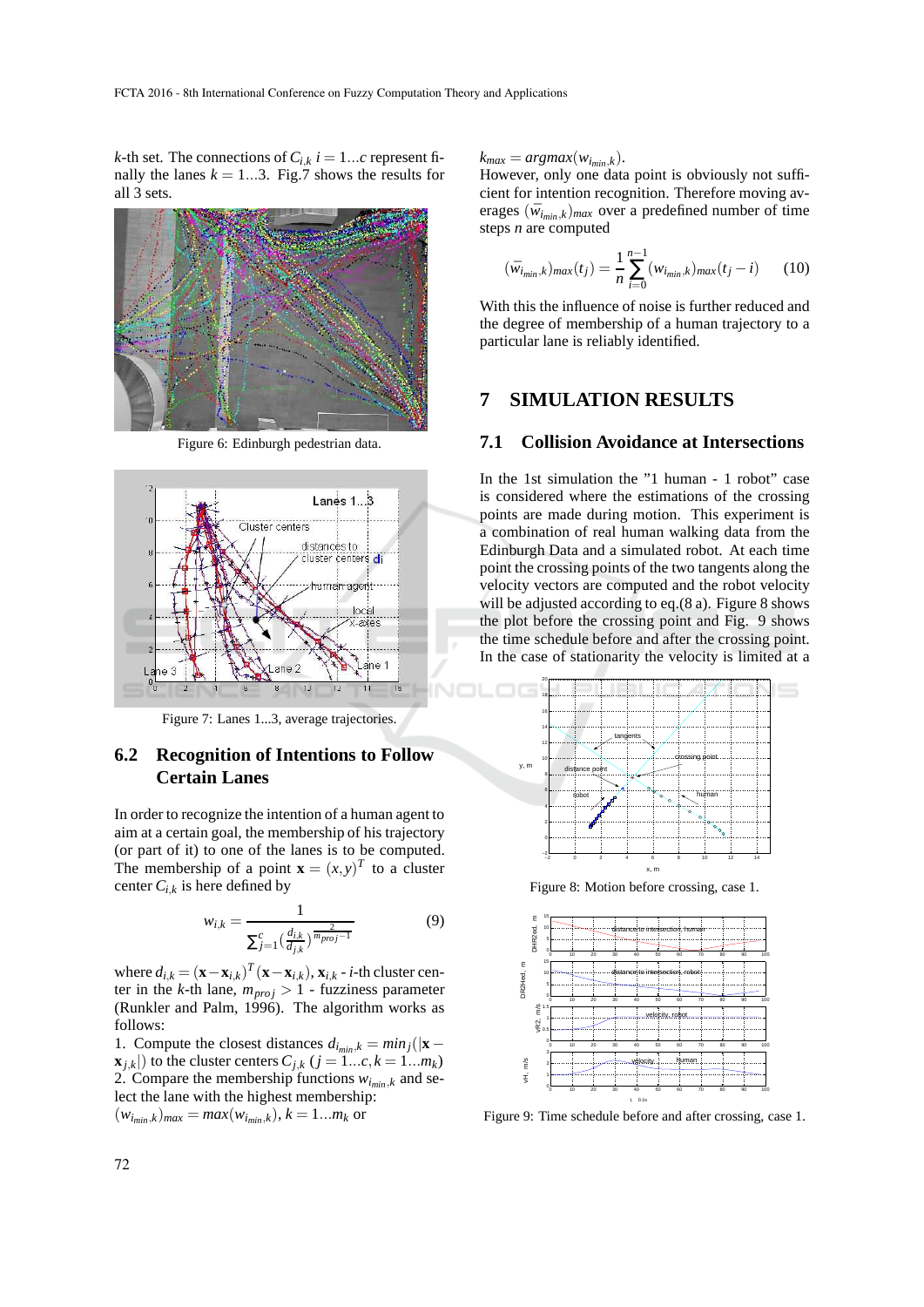predefined distance between robot and actual crossing point in order to prevent from too high robot velocities. Fig. 9 shows that after 3s the robot has reached a velocity that guarantees the human to pass the crossing point 1.5 second before the robot. Case 2 (eq.(8 b)) is shown in Figs. 10 and 11. Here the robot passes the intersection before the human with a time difference of 2.5 seconds.



Figure 10: Motion before crossing, case 2.



Figure 11: Time schedule before and after crossing, case 2.

### **7.2 Recognition of Lanes While Tracking**

From 11 trajectories of the Edinburgh-data 3 different lanes were identified beeing used in both directions with different velocities. Lanes 1, 2, and 3 are modeled off line on the basis of 4, 5, and 2 trajectories, respectively. The modeling results are representative trajectories/paths of bundles of similar trajectories. In our example, 3 from 20 test trajectories (tracks) were selected from the Edinburgh-data which have not been used for modeling but whose entry/exit areas coincide with those of the modeled lanes (see Fig. 12). During motion the degrees of membership (see Fig. 13) for each track are computed according to (9) and (10) with a moving average about 10 time steps. Here, from the membership degrees in Figs.14-16 one can see, that from only a few samples the membership of a track to a lane can be recognized.



Figure 12: Lanes 1-3, test tracks.



# **8 CONCLUSIONS**

The problem of the recognition of human intentions is part of a control task for human-robot interaction and cooperation. A prominent role plays the prediction of human motions to plan corresponding on line reactions and maneuvers. The time schedule for the information exchange and the kinematic relations have been discussed, a general scheme of regarding fuzzy control rules for the human-robot interaction is presented and collision avoidance and optimization strategies are discussed. Another method to recognize intentions is the fuzzy modeling of pedestrian tracks, the identification of lanes preferred by human agents, and the identification of a membership of a pedestrian track to a specific lane. Examples with both simulated and real data show the applicability of the methods presented, whereas - because of the lack of space - we confined ourself to the *switching controller* and the *recognition of lanes*.

#### **ACKNOWLEDGEMENT**

This research work has been supported by the AIR-